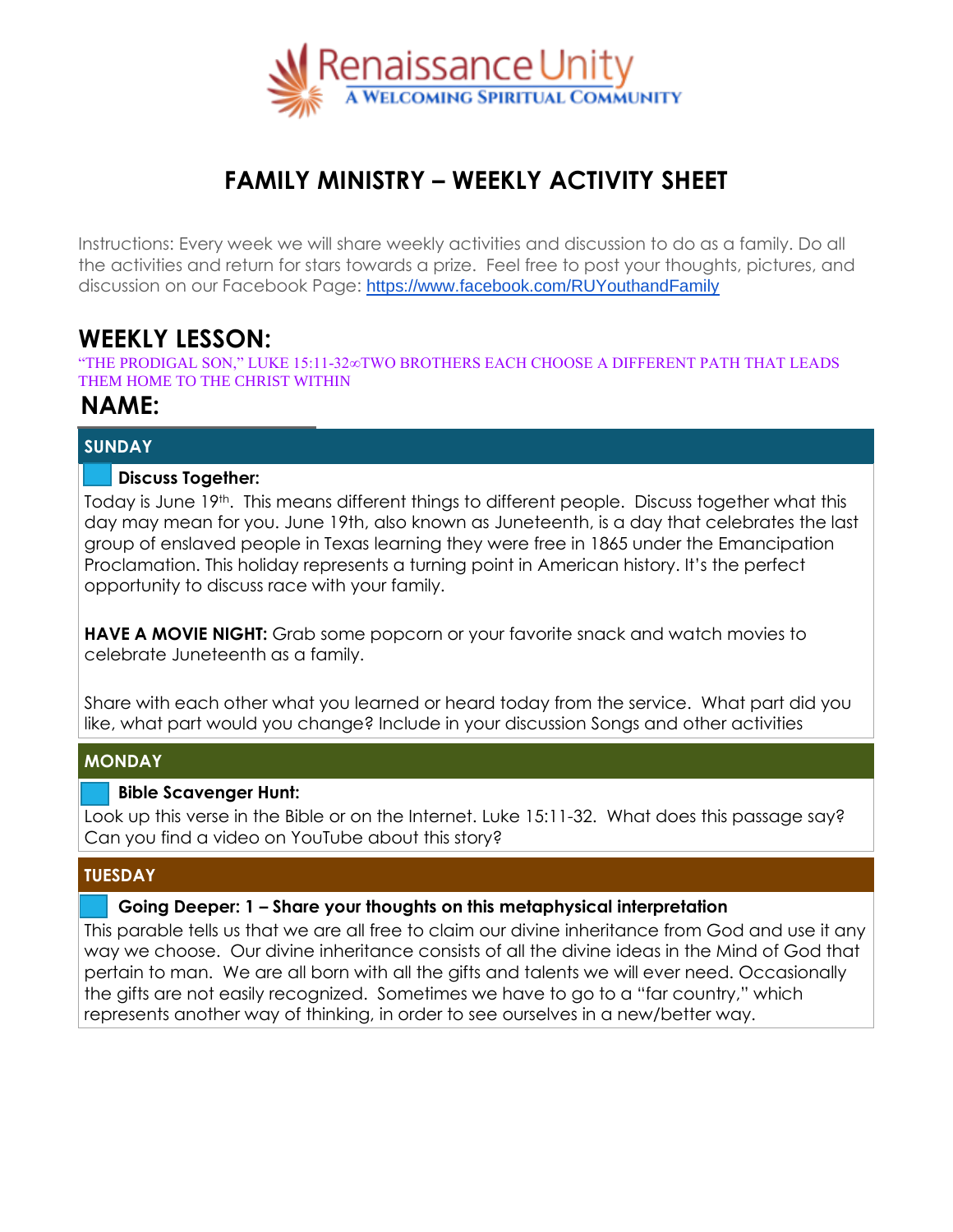#### **WEDNESDAY**

#### **Going Deeper: 2 - Share your thoughts on this metaphysical interpretation**

This story is about forgiveness and seeing God in everyone and every experience. The younger son made many choices that did not bring him what he was seeking and so he forgave himself and chose to follow God. The older brother had to be willing to let go of his judgment of both his brother and his father in order to see God in the situation. The father lived in a state of acceptance of both his sons. This story shows us that when we are willing to align our mind with God-mind, all we need to heal and harmonize our minds comes rushing to us.

#### **THURSDAY**

l

#### **Here are some Spiritual Points to think about:**

- God is love and is everywhere present.
- When we make a mistake or others make a mistake, we must be willing to forgive.
- Forgiveness has nothing to do with the actions of another. Its only purpose is to free ourselves from feelings of hurt and bitterness.
- God can't forgive because God is all good and does not perceive wrongdoing. That is an action of man, and it is our responsibility to move past our hurt feelings and to see God in everyone.

#### **WEEKEND**

#### **Activities** l

**Play Hide and Seek**: Play hide and seek together taking turns being the hider and seeker. Share the experience. How did it feel to hide and wait to be found? How did it feel to be found?

**Cook a Meal Together:** Fire up the grill and enjoy a nice meal with the family in the backyard or at a local park to celebrate Juneteenth or just being a family together

Support a Black-Owned Business: One of the best ways to celebrate Juneteenth with kids is supporting Black-owned businesses all day